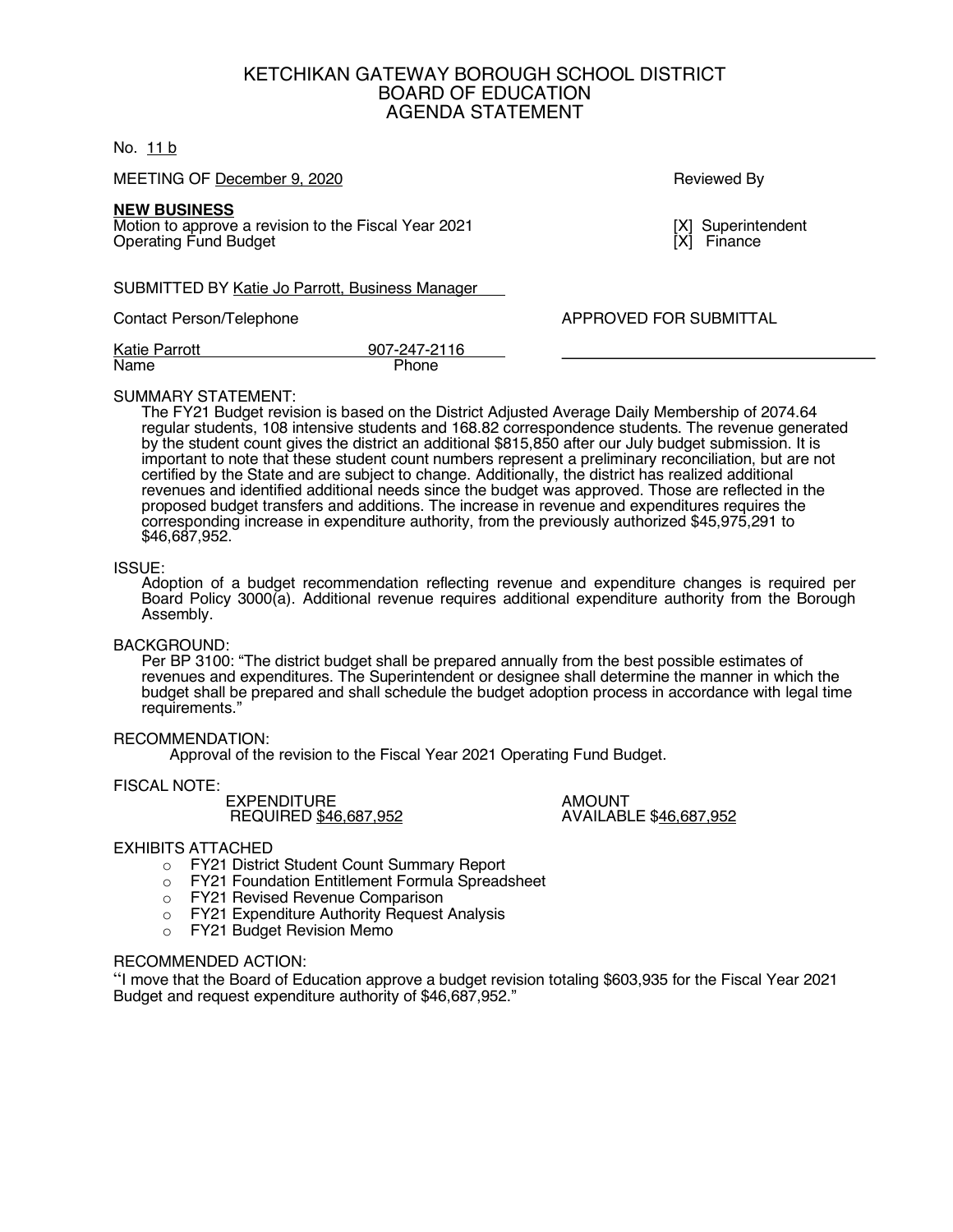Special Education Child Count Summary **Trial Name: Trial Date: User Name: Report Date:** Fall OASIS Collection 2020

Fall Oasis 2020 - Here we go! 11/5/2020 13:37:42 cjacks 11/5/2020 13:56:45

## Ketchikan Gateway Borough School District

| <b>Disability</b>                                | <b>Child Count</b> |
|--------------------------------------------------|--------------------|
| (2) Cognitive Impairment                         | 9                  |
| (3) Hearing Impaired - Includes Deaf             |                    |
| (4) Speech or Language Impairments               | 62                 |
| (5) Visual Impairments                           |                    |
| (6) Emotional Disturbance                        | 14                 |
| (7) Orthopedic Impairments                       | Ω                  |
| (8) Other Health Impairments                     | 50                 |
| (9) Specific Learning Disabilities               | 105                |
| (10) Deaf-Blindness                              | O                  |
| (11) Multiple Disabilities                       | 18                 |
| (12) Autism                                      | 25                 |
| (13) Traumatic Brain Injury                      | O                  |
| (14) Developmentally Delayed                     | 69                 |
| <b>Total Count of Students with Disabilities</b> | 354                |

In accordance with 34 CFR § 300.645(c), I CERTIFY that these data represent ar unduplicated count of children with disabilities receiving education and related se. 2020, according to an Individualized Education Program.

Superintendent signature:

elizabeth Jonque

Date Signed: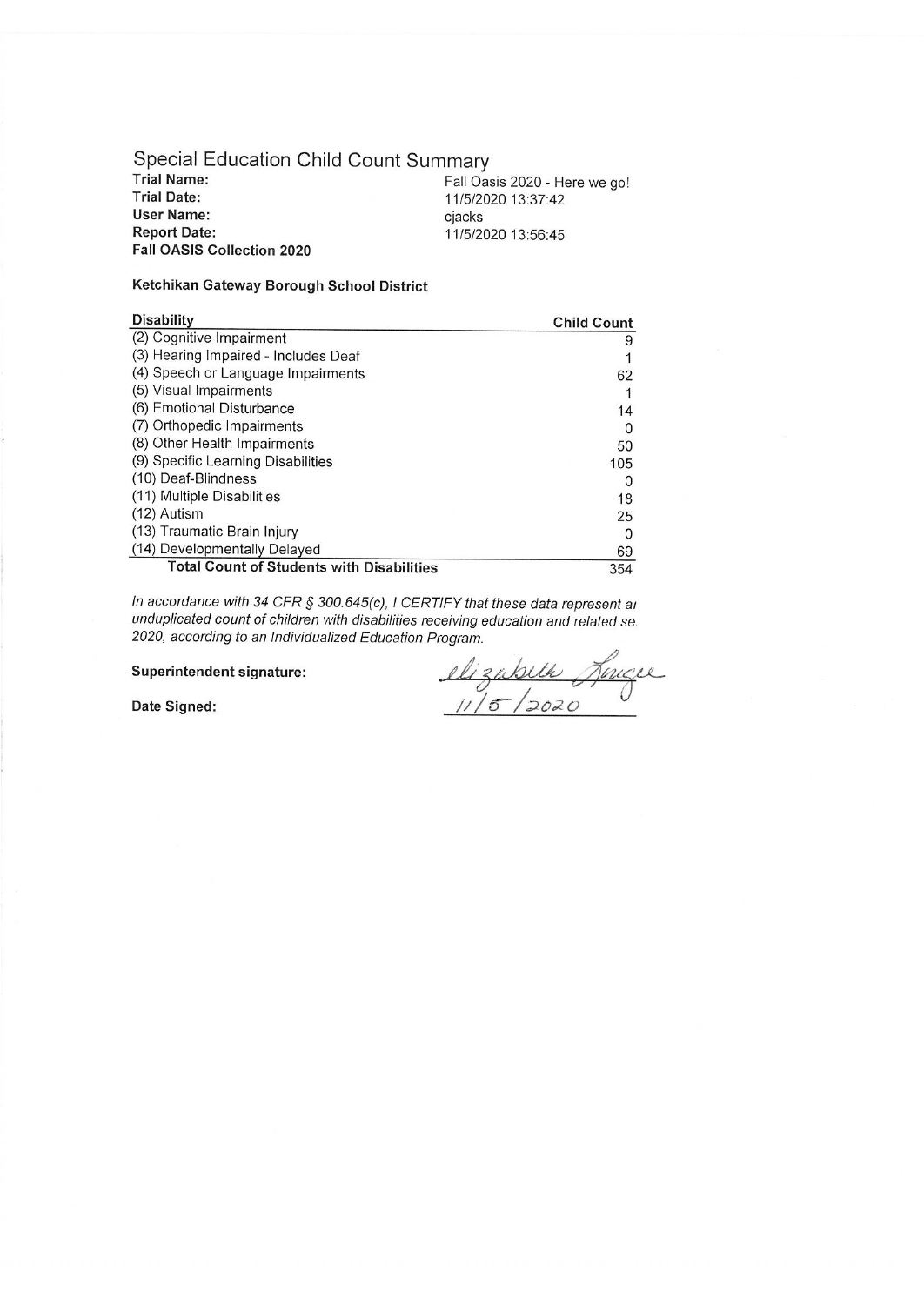Fall Oasis 2020 - Here we go! 11/5/2020 13:37:42

District Foundation Summary

**Trial Name: Trial Date:** 

11/5/2020 13:56:13 cjacks

Fall OASIS Collection 2020

**Report Date:** User Name:

Data Reporting Manual. Noncompliance is subject to PTPC sanctions per AS 14.20.030 & 20 AAC 10.020(d)(9). I certify the reported counts & foundation claim comply with state law, regulations, including the Student

2020 Date:  $11/5$ Superintendent signature:  $Uz_{\alpha}$ 

Intensive 8868708  $\frac{10}{116}$ 207.93 315.89 154.09 523.83 213.03 105.75 255.80 129.50 Total (PK-12) 168.82 2074.64 0.00 35.49 44.38 523.83  $0.00$ 105.75 255.80 0.00 965.25 Secondary (7-12) 315.89 207.93 118.60 0.00 213.03 0.00  $0.00$ 124.44 129.50 Elementary (PK-6) 109.39 Tongass School of Arts and Sciences Charter Sc Total Ketchikan Gateway Borough School District Fawn Mountain Elementary (250050) Ketchikan Charter School (259010) Schoenbar Middle School (250040) Revilla Jr/Sr High School (257010) Houghtaling Elementary (250010) Ketchikan High School (250020) Point Higgins School (250100) Fast Track (258010)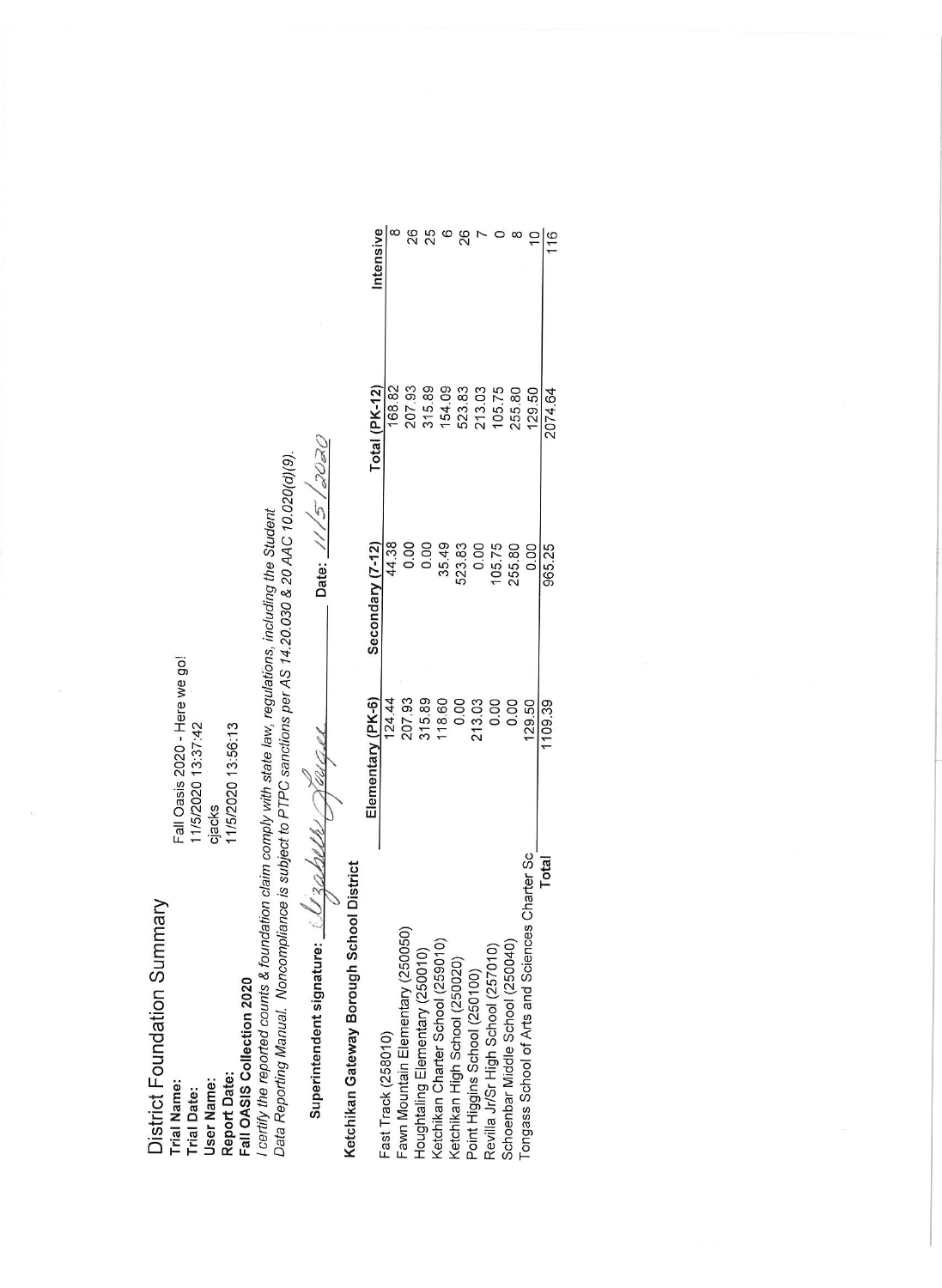

*10/15/2020 \*prev. \$101k w/ HH 11/4/2020 \*prev. \$1,252,822 w/HH & INT*

*11/6/2020 \*prev. \$833,034 based on prelim. OASIS*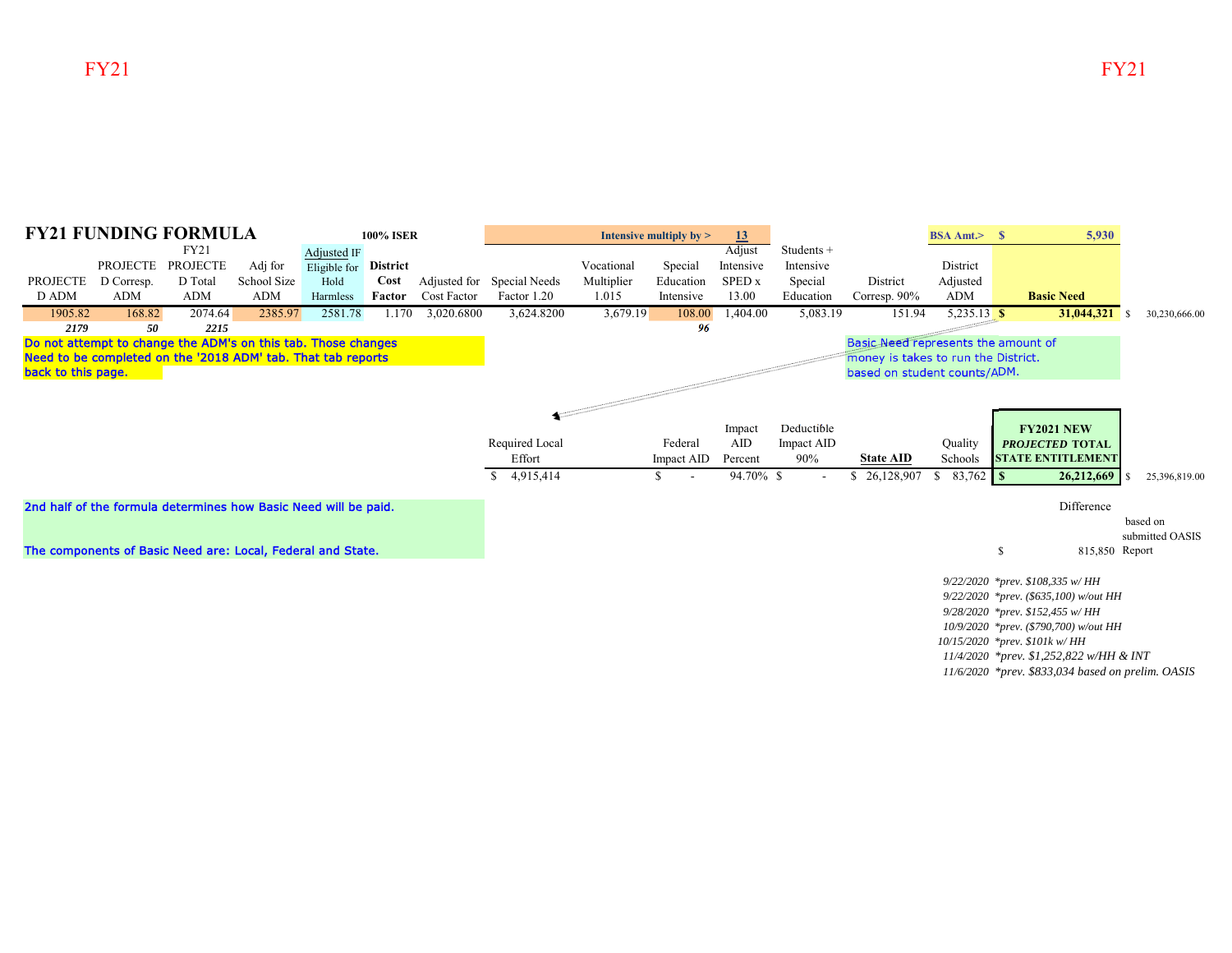| <b>OPERATING REVENUE COMPARISON</b>    |                          | 2179 ADM             | 2074.64 ADM         | (104)             |
|----------------------------------------|--------------------------|----------------------|---------------------|-------------------|
| <b>Type</b>                            |                          | <b>FY21 Budgeted</b> | <b>FY21 Revised</b> | <b>Difference</b> |
| <b>STATE REVENUE*</b>                  |                          | 25,396,819           | 26,212,669          | 815,850           |
|                                        | <b>TRS On-Behalf</b>     | 2,829,019            | 2,751,922           | (77,097)          |
|                                        | <b>PERS On-Behalf</b>    | 460,339              | 543,072             | 82,733            |
| One-time supplemental aid + PFD Raffle |                          | 9,675                | 9,675               |                   |
|                                        | <b>TOTAL</b>             | 28,695,852           | 29,517,338          | 821,486           |
|                                        |                          |                      |                     |                   |
| <b>Borough Revenue</b>                 |                          |                      |                     |                   |
| <b>Local Required Contribution</b>     |                          | 4,915,414            | 4,915,414           |                   |
| <b>Discretionary Contribution</b>      |                          | 5,746,014            | 5,746,014           |                   |
| <b>In-kind Contribution</b>            |                          | 215,000              | 243,019             | 28,019            |
|                                        | <b>TOTAL</b>             | 10,876,428           | 10,904,447          | 28,019            |
|                                        |                          |                      |                     |                   |
| <b>Federal Revenue</b>                 |                          |                      |                     |                   |
|                                        | Medicaid                 | 150,000              | 100,000             | (50,000)          |
|                                        | <b>TOTAL</b>             | 150,000              | 100,000             | (50,000)          |
|                                        |                          |                      |                     |                   |
| <b>Other Revenues</b>                  |                          |                      |                     |                   |
|                                        | Court checks, BMO rebate | 30,000               | 30,000              |                   |
|                                        | E-rate Program           | 115,000              | 115,000             |                   |
|                                        |                          | 145,000              | 145,000             |                   |
|                                        |                          |                      |                     |                   |
| <b>CARRYOVER FUNDS</b>                 |                          | 432,765              |                     | (432, 765)        |
|                                        | <b>CHARTER SCHOOLS</b>   | 206,233              | 443,428             | 237,195           |
| <b>TOTAL</b>                           |                          | 638,998              | 443,428             | (195,570)         |
|                                        |                          |                      |                     |                   |
|                                        | <b>Grand Total</b>       | 40,506,278           | 41,110,213          | 603,935           |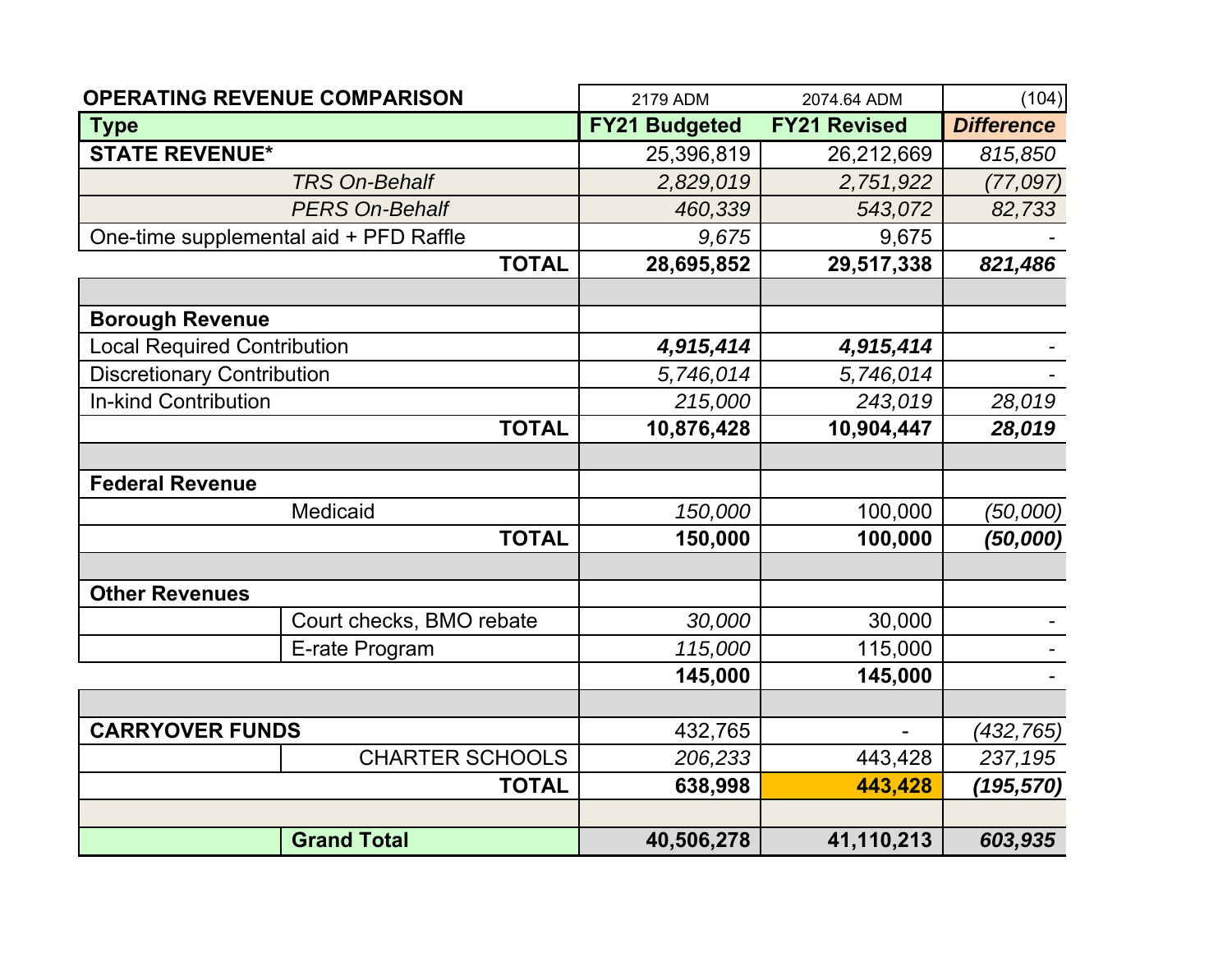# **Ketchikan Gateway Borough School District FY21 Revised Expenditure Authority**

|                                          | FY21 Approved Amount | Adjustment            | FY21 Revised Amount |
|------------------------------------------|----------------------|-----------------------|---------------------|
| <b>STATE OF ALASKA</b>                   | \$25,396,819         | \$815,850             | \$26,212,669        |
| SUPPLEMENTAL STATE FUNDS                 | \$9,675              | \$0                   | \$9,675             |
| <b>BOROUGH APPROPRIATION*</b>            | \$10,661,428         | \$0                   | \$10,661,428        |
| <b>BOROUGH IN-KIND*</b>                  | \$243,019            | \$0                   | \$243,019           |
| <b>OTHER REVENUES</b>                    | \$145,000            | \$0                   | \$145,000           |
| <b>CARRYOVER FUNDS</b>                   | \$638,996            | (\$195,568)           | \$443,428           |
| <b>MEDICAID</b>                          | \$150,000            | (\$50,000)            | \$100,000           |
| TRS ON-BEHALF                            | \$2,829,019          | (\$77,097)            | \$2,751,922         |
| PRS ON-BEHALF                            | \$460,339            | \$82,733              | \$543,072           |
| TOTAL OPERATING BUDGET                   | \$40,534,295         | \$575,918             | \$41,110,213        |
| <b>CARES Act Relief Funds</b>            | \$493,965            | (\$17,704)            | \$476,261           |
| Governor's Emergency Education Relief    | \$94,633             | (\$70,974)            | \$23,659            |
| <b>Food Service</b>                      | \$869,545            | \$68,368              | \$937,913           |
| <b>Pupil Transportation</b>              | \$1,769,812          | (\$20,075)            | \$1,749,737         |
| <b>Facilities Use</b>                    | \$40,000             | (\$10,000)            | \$30,000            |
| Title IV-A                               | \$79,159             | \$38,564              | \$117,723           |
| Title II-A Teacher Principal Development | \$139,101            | \$71,006              | \$210,107           |
| <b>Staff Development</b>                 | \$20,852             | \$0                   | \$20,852            |
| Title I                                  | \$593,698            | \$49,816              | \$643,514           |
| <b>Indian Education</b>                  | \$257,611            | (\$28,506)            | \$229,105           |
| <b>Alternative Schools Grant</b>         | \$23,000             | \$2,750               | \$25,750            |
| Title VI - B                             | \$750,350            | \$59,841              | \$810,191           |
| Preschool Disabled                       | \$17,612             | \$6,201               | \$23,813            |
| <b>Carl Perkins Basic</b>                | \$58,087             | (\$859)               | \$57,228            |
| Rural & Low Income Schools Grant         | \$47,597             | (\$885)               | \$46,712            |
| Alaska Statewide Mentorship Program      | \$45,000             | (\$45,000)            | \$0                 |
| Ketchikan Construction Academy           | \$30,000             | \$0                   | \$30,000            |
| Fresh Fruits and Vegetables Program      | \$70,930             | (\$5,109)             | \$65,821            |
| School Improvement Grant                 | \$25,000             | \$29,352              | \$54,352            |
| SHI Thru the Cultural Lens               | \$0                  | \$10,000              | \$10,000            |
| Other Grants (\$5,000 & under)           | \$15,044             | (\$44)                | \$15,000            |
| Sub Total                                | \$5,440,996          | $\overline{$}136,743$ | \$5,577,739         |
| Total                                    | \$45,975,291         | \$712,661             | \$46,687,952        |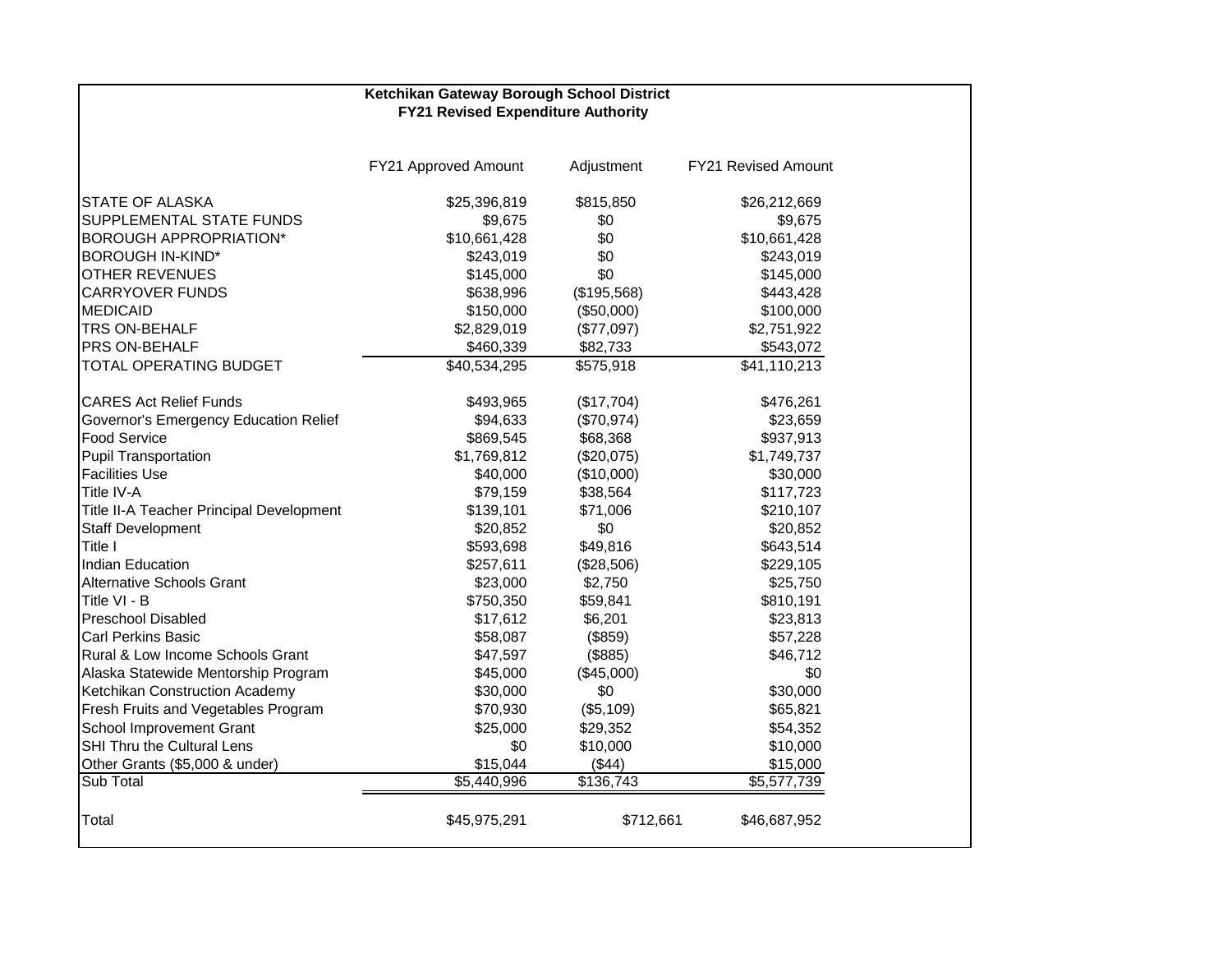# **Ketchikan Gateway Borough School District 333 Schoenbar Rd. • Ketchikan, Alaska 99901 Ph. (907) 247-2109 Fax: (907) 247-3820** Elizabeth Lougee, Superintendent • Katie Jo Parrott, Business Manager Catherine Alilin, Human Resources • Terri Crofcheck, Special Services • Alonso Escalante, Curriculum



# **Memo**

| To:   | Beth Lougee, Superintendent        |
|-------|------------------------------------|
| From: | Katie Jo Parrott, Business Manager |
| CC:   | Kerry Watson, Board Clerk          |
| Date: | December 4, 2020                   |
| RE:   | <b>FY21 Budget Revision</b>        |
|       |                                    |

The attached FY21 Budget Revision is submitted for your review. Below is an explanation of the major aspects of the adjustments to revenue and expenditures, along with a recommendation for corresponding additions to the approved budget and transfers to match funds with expenditures.

# Adjusted Revenue

The State of Alaska's preliminary reconciled student count has resulted in an increase in funding of \$815,850. (It should be noted that the reconciled student count is preliminary, and is subject to change prior to the final reconciliation in March. Additionally, in order to retain funding for intensive students, claims for these students must be approved.) Additional revenue items have been adjusted based on expected actuals, including PERS & TRS On-behalf payments and Medicaid revenue. The increases in state funds assists in offsetting the use of fund balance in our current budget. District administration is recommending a reduction in the use of fund balance in the current budget by \$195,568. Consequently, the net increase in revenue to the operating fund is \$575,918\*.

Additionally, KGBSD has been awarded increases in grant funds across several grant programs, along with some reductions to formula grants, for a net increase of \$136,743. These funds are restricted and can only be expended on approved, allowable grant-related expenditures to achieve specified program goals. However, these funds factor into our request for an increase in expenditure authority by \$712,661, for a revised expenditure authority total amount of \$46,687,952.

\*Borough in-kind revenue amount was adjusted after the school district's FY21 operating budget was approved.

# Adjusted Budgeted Expenditures

The below items reflect budget transfers to correct miscoded budgeted items, and to allocate increased revenues into the FY21 approved budget: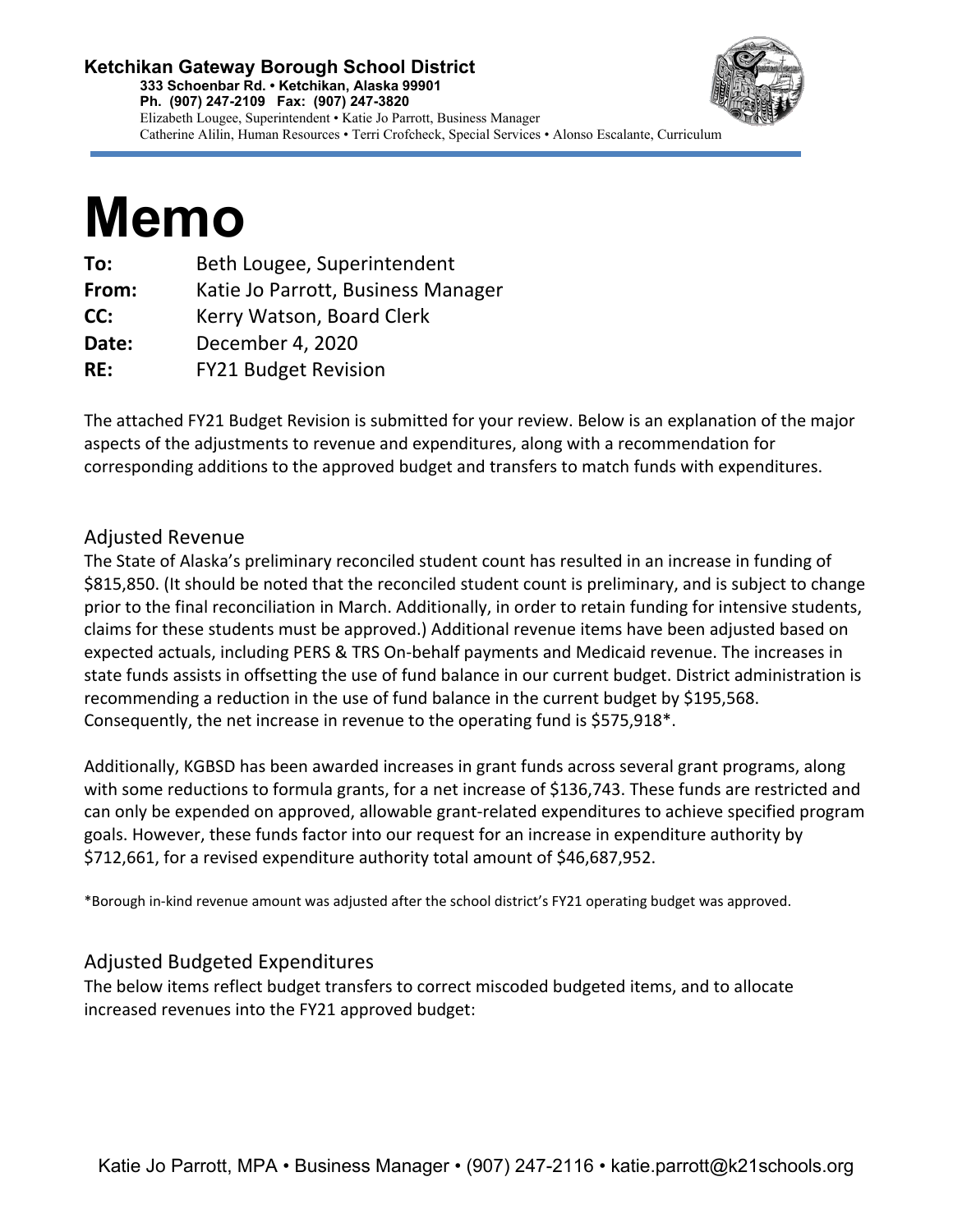# **Ketchikan Gateway Borough School District**

**333 Schoenbar Rd. • Ketchikan, Alaska 99901 Ph. (907) 247-2109 Fax: (907) 247-3820**



Elizabeth Lougee, Superintendent • Katie Jo Parrott, Business Manager Catherine Alilin, Human Resources • Terri Crofcheck, Special Services • Alonso Escalante, Curriculum

| <b>FY21 Budget Transfers/Additions</b> |                      | \$<br>4,110,213                                           |
|----------------------------------------|----------------------|-----------------------------------------------------------|
| <b>Account code</b>                    | <b>Change Amount</b> | Reason                                                    |
| 100.192.232.324.000                    | \$<br>48,600.00      | Position misbudgeted - budget correction                  |
| 100.192.232.366.000                    | \$<br>12,251.00      | Proportional benefits increase - budget correction        |
| 100.192.232.361.000                    | \$<br>2,198.00       | Proportional benefits increase - budget correction        |
| 100.190.360.324.000                    | \$<br>114,807.00     | Added positions - budget alignment & additional supp.     |
| 100.190.360.366.000                    | \$<br>25,258.00      | Proportional benefits increase                            |
| 100.190.360.364.000                    | \$<br>1,665.00       | Proportional benefits increase                            |
| 100.190.550.324.000                    | \$<br>59,129.00      | Movement of position from Obj. 321                        |
| 100.190.550.366.000                    | \$<br>13,009.00      | Proportional benefits increase                            |
| 100.190.550.364.000                    | \$<br>857.00         | Proportional benefits increase                            |
| 100.190.601.325.000                    | \$<br>33,482.00      | Increases for ratified agreement                          |
| 100.190.601.366.000                    | \$<br>7,366.00       | Proportional benefits increase                            |
| 100.192.220.369.000                    | \$<br>6,000.00       | SSPK allowances in new contract - budget correction       |
| 100.190.601.369.000                    | \$<br>6,000.00       | Adds phone allowance budget for IBEW contract             |
| 100.193.352.440.000                    | \$<br>15,000.00      | Correction to add back in Library Consortium (miscoded)   |
| 100.193.705.485.000                    | \$<br>(15,000.00)    | Remove Kanayama - postponed for FY21                      |
| 100.115.100.599.000                    | \$                   | (64,372.00) KCS charter revised appropriation             |
| 100.116.100.599.000                    | \$<br>96,924.00      | TSAS charter revised appropriation                        |
| 100.191.100.450.000                    | \$<br>40,000.00      | Increase in supplies funds for Fast Track                 |
| 100.190.101.410.000                    | \$<br>(25,000.00)    | Transfer from Prof. Tech. Services to Supplies, Materials |
| 100.190.101.450.000                    | \$<br>25,000.00      | Transfer in                                               |
| 100.190.101.450.000                    | \$<br>114,745.00     | Second payment to McGraw Hill for Science Curriculum      |
| 100.193.103.450.000                    | \$<br>12,344.00      | Corrected budget for Quality Ed. Funds/exps.              |
| 100.190.100.361.000                    | \$<br>73,672.00      | Additional supplemental contribution to Health Ins.       |
|                                        | \$<br>603,935.00     |                                                           |
| <b>Previous Budget Total</b>           | \$<br>40,506,278     |                                                           |
| <b>Revised Budget Total</b>            | \$<br>41,110,213     |                                                           |

Total operating fund budget including revisions and in-budget transfers is \$41,110,213, an increase of \$603,935 over the existing FY21 budget. Owing to the uncertainty of the current year, you will notice that District administration is recommending very few budget line item reductions in this revision to ensure budgeted funds are available to accommodate changing needs.

This budget requires no additional funding request to the Borough, but will require an increase in our expenditure authority to be able to utilize the additional funds we will receive.